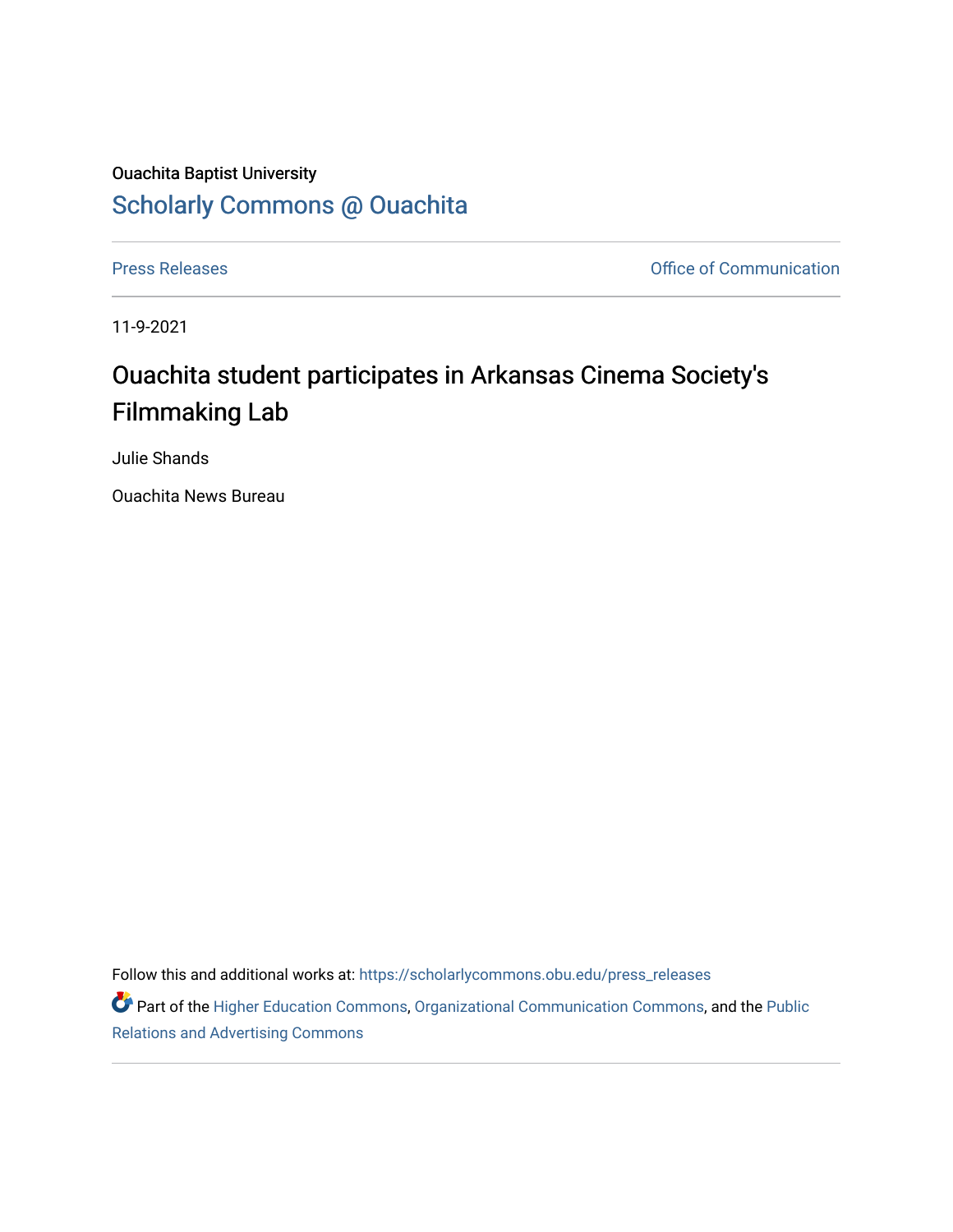



*Photo 1* Levi Dade

For immediate release **Ouachita student participates in Arkansas Cinema Society's Filmmaking Lab** *By Julia Shands* November 9, 2021 For more information, contact OBU's news bureau at [newsbureau@obu.edu](mailto:newsbureau@obu.edu) or 870-245-5206

ARKADELPHIA, Ark.—Sarah Critton, a freshman communications and media major from Little Rock, Ark., participated in the Arkansas Cinema Society's Filmmaking Lab for Teen Girls from July 7-Aug. 6 in Little Rock.

The lab is held annually for high school girls who hope to follow in the footsteps of prominent women in directing, cinematography, costume designing, editing and screenwriting. Over the span of a month, Critton and eight other contributors chose a storyline, wrote a script, cast characters and shot a 5-minute short film.

"We made a short film in a month," Critton said. "It sounds like a long time for a short film, but once you see how much goes into a short film, that's a big rush to get everything done in that time frame."

Through the lab, Critton was made aware of what pieces must fall into place in order to create a film.